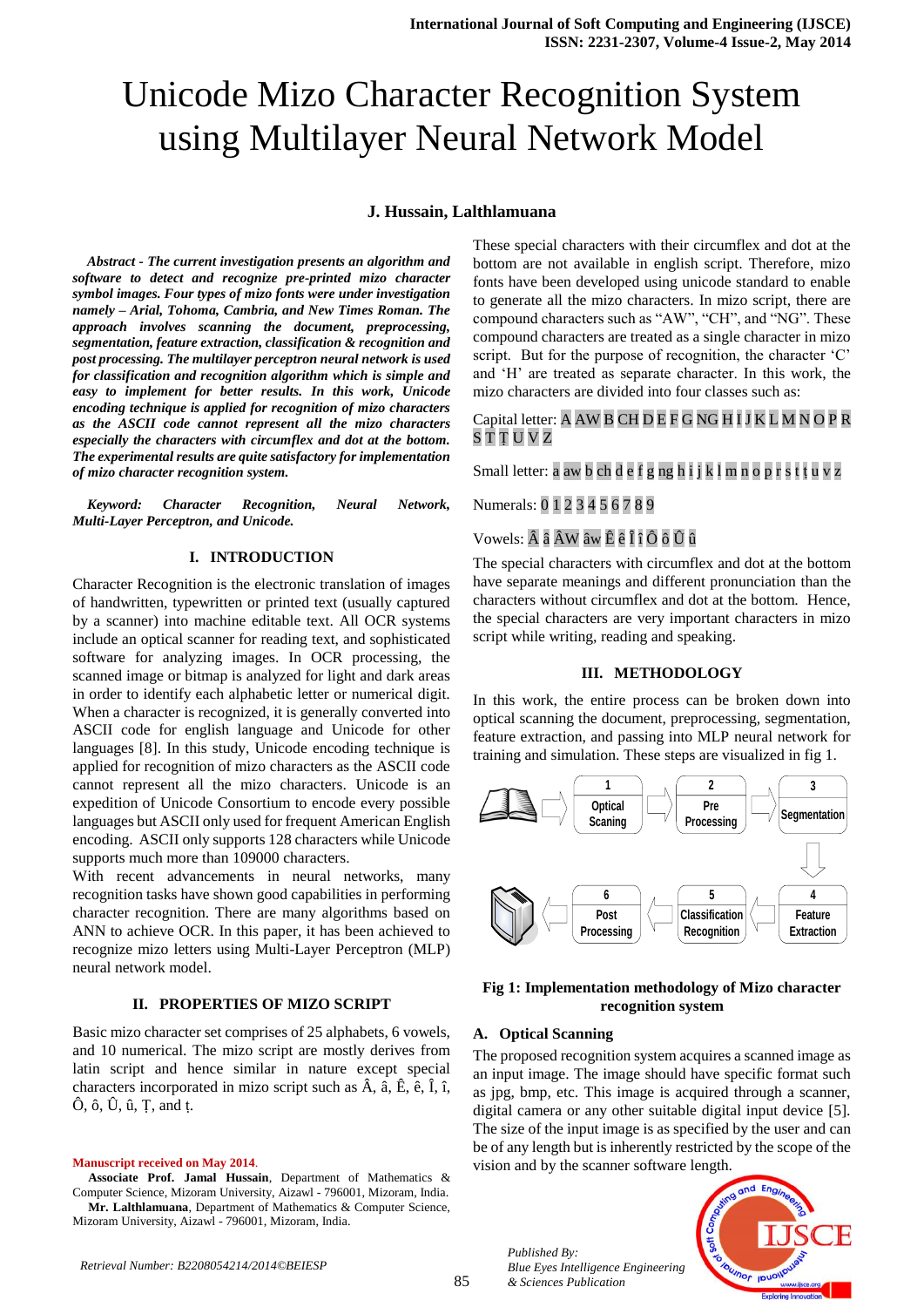# **B. Preprocessing**

Preprocessing consists of number preliminary processing steps to make the raw data usable for segmentation. The scanned image is first converted into grayscale image. The gray scale image is again converted into binary image known as binarization. Binarization separates the foreground (text) and background information [1]. The most common method for binarization is to select a proper threshold for the intensity of the image and then convert all the intensity values above the threshold to one intensity value ("white"), and all intensity values below the threshold to the other chosen intensity ("black").

After determining the threshold value, each pixel in the image is compared with the threshold value. If the value of the pixel is less than the threshold, reset the pixel to one. Otherwise,

reset the pixel to zero as in Equation 1:<br> $\Gamma$  (1 : P(x, y) < threshold value)  $=$ {0 :  $P(x,y)$  > threshold value} (1)

Where,  $P(x, y)$  is the pixel of the image and the threshold value 255 is the value between the dominant and the maximum value. After applying the binarization algorithm on the digital image, we obtain a binary image consisting of two values 1 as black and 0 as white.

# **C. Segmentation**

After pre-processing, the noise free image is passes to the segmentation phase, where the image will be decomposed into individual character. Segmentation is an integral part of any text based recognition system. It assures efficiency of classification and recognition. Accuracy of character recognition heavily depends upon segmentation phase. Incorrect segmentation leads to incorrect recognition. Segmentation phase include segmentation of character lines and segmentation of individual character. It is important to obtain complete segmented character without any noise to ensure quality feature extraction [9].

# *(1) Segmentation of character lines:*

The character line in a character image is essential in delimiting the bounds within which the detection can proceed. Thus detecting the next character in an image does not necessarily involve scanning the whole image all over again.

# *Algorithm:*

- 1. start at the first x and first y pixel of the image pixel(0,0), Set number of lines to 0
- 2. scan up to the width of the image on the same y-component of the image
- a. if a black pixel is detected register y as top of the first line
- b. if not continue to the next pixel
- c. if no black pixel found up to the width increment y and reset x to scan the next horizontal line
- 3. start at the top of the line found and first x-component pixel(0,line\_top)
- 4. scan up to the width of the image on the same y-component of the image
- a. if no black pixel is detected register y-1 as bottom of the first line. Increment number of lines
- b. if a black pixel is detected increment y and reset x to scan the next horizontal line
- 5. start below the bottom of the last line found and repeat steps 1-4 to detect subsequent lines

6. If bottom of image (image height) is reached stop.

# *(2) Segmentation of Individual Character:*

This involves scanning character lines for orthogonally separable images and divided into characters and saved in an array. Again the main assumption is that no merge between characters and no break points in the single character [2].

# *Algorithm:*

- 1. start at the first character line top and first x-component
- 2. scan up to image width on the same y-component
- a. if black pixel is detected register y as top of the first line
- b. if not continue to the next pixel
- 3. start at the top of the character found and first x-component, pixel(0,character\_top)
- 4. scan up to the line bottom on the same x-component
- a. if black pixel found register x as the left of the symbol
- b. if not continue to the next pixel
- c. if no black pixels are found increment x and reset y to scan the next vertical line
- 5. start at the left of the symbol found and top of the current line, pixel(character\_left, line\_top)
- 6. scan up to the width of the image on the same x-component
- a. if no black characters are found register x-1 as right of the symbol
- b. if a black pixel is found increment x and reset y to scan the next vertical line
- 7. start at the bottom of the current line and left of the symbol, pixel(character\_left, line\_bottom)
- 8. scan up to the right of the character on the same y-component
- a. if a black pixel is found register y as the bottom of the character
- b. if no black pixels are found decrement y and reset x to scan the next vertical line



# **Fig. 2: Line and Character boundary detection**

# **D. Feature Extraction**

In feature extraction, the character images are represented by a set of numerical features. These features will be used by the classifier to classify the data. The numerical features of the images could be height of the character, width of character, and pixels in the various regions [7]. In this study, the individual character image is represented by two dimensional binary matrixes. All the pixels of the character are mapped into the matrix to acquire all the distinguishing pixel features of the character and minimize overlap with other characters. However this strategy would imply maintaining and processing a very large matrix (100x150 pixel image). Hence a reasonable tradeoff is needed in order to minimize processing time which will not significantly affect the separability of the patterns.

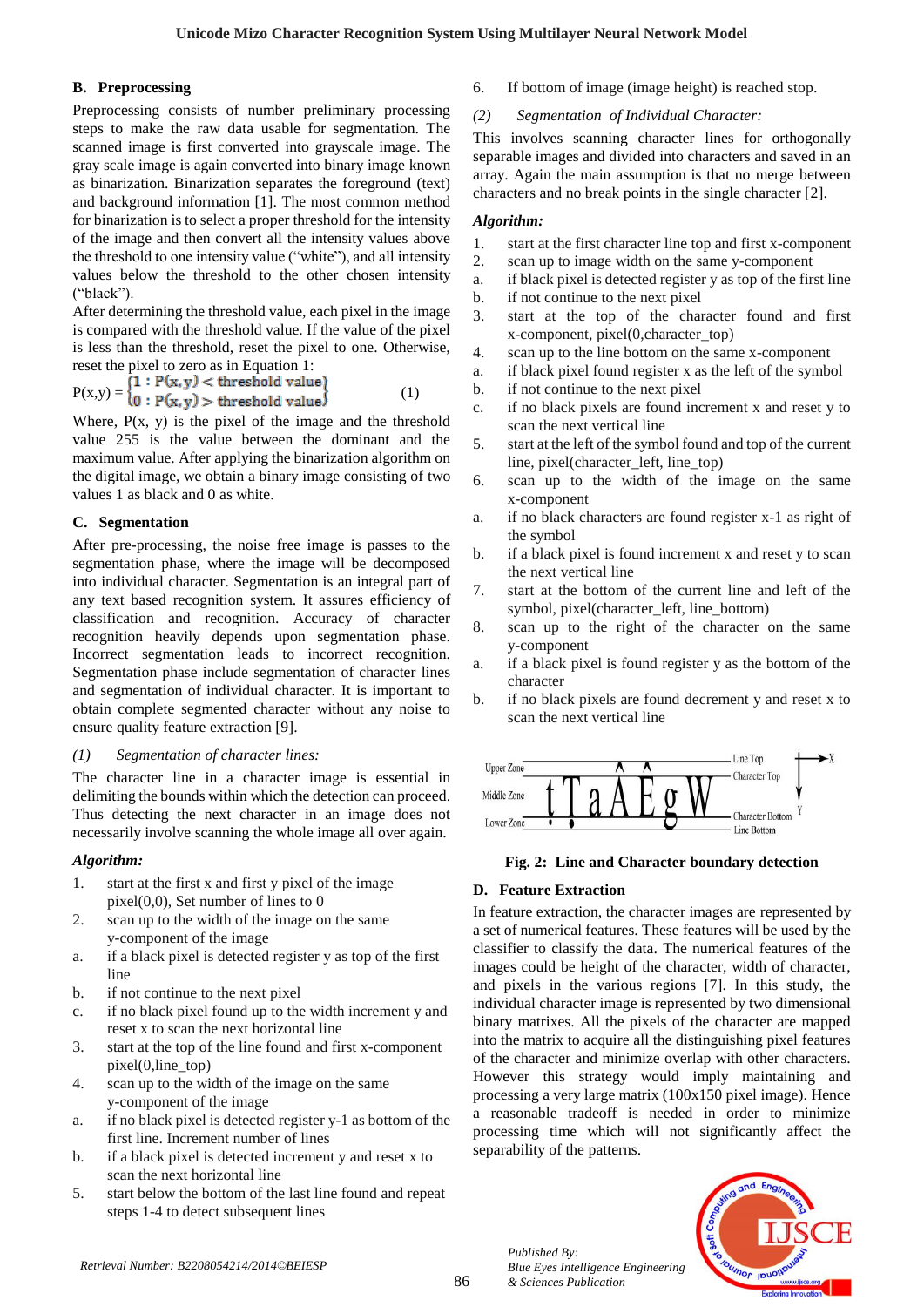The project employed a sampling strategy which would map the character image into a 10x15 binary matrix with only 150 elements. Since the height and width of individual images vary, an adaptive sampling algorithm was implemented.

#### *Algorithm:*

- 1. Width of Character
- a. Map the first  $(0, y)$  and last (width,y) pixel component of the matrix
- b. Map the middle pixel component (width/2,y) of the matrix
- c. subdivide further divisions and map accordingly to the matrix
- 2. Height of Character
- a. Map the first  $x(0)$  and last  $(x, height)$  pixel components of the matrix
- b. Map the middle pixel component (x,height/2) of the matrix
- c. subdivide further divisions and map accordingly to the matrix
- 3. Further reduce the matrix to 10x15 by sampling both the width and the height

In order to be able to feed the matrix data to the neural network, the matrix must first be linearized to a single dimension. This accomplished with a simple routine with the following *algorithm:*

- 1. start with the first matrix element (0,0)
- 2. increment x keeping y constant up to the matrix width
- a. map each element to an element of a linear array (increment array index)
- b. if matrix width is reached reset x, increment y
- 3. repeat up to the matrix height  $(x,y) = (width, height)$

These linear arrays are used as an input vector for the Multi-Layer Perceptron (MLP) neural network for classification.

## **E. Classification and Recognition**

Classification is done using the features extracted in the previous step, which corresponds to each character glyph. These features can be analyzed using the set of rules and labeled as belonging to different classes. There are three types of classifiers such as (i) A typical rule based classifier; (ii) Neural Network based classifier; (iii) Support vector machine based classifier.

In this work, MLP network is chosen for classification because of its simplicity and ease of implementation. The Multi-Layer Perceptron (MLP) neural Network is perhaps the most popular network architecture in use today [11]. The MLP Network implemented for the purpose of this project is composed of 3 layers, one input, one hidden and one output. The input layer constitutes of 150 neurons which receive pixel binary data from a 10x15 symbol pixel matrix [5]. The size of this matrix was decided taking into consideration the average height and width of character image that can be mapped without introducing any significant pixel noise. The hidden layer constitutes of 250 neurons whose number is decided on the basis of optimal results on a trial and error basis. The output layer is composed of 16 neurons corresponding to the 16-bits of Unicode encoding. To initialize the weights a random function was used to assign an initial random number which lies between two preset integers named **±weight\_bias**. The weight bias is selected from trial and error observation to correspond to average weights for quick convergence.



**Fig. 3: Multi-Layer Perceptron (MLP) neural network**

#### *(1) Training:*

Once the network has been initialized and the training input space prepared the network is ready to be trained [11]. Some issues that need to be addressed upon training the network are (a) a chaotic input varies randomly and in extreme range without any predictable flow among its members, (b) Complexity of the patterns which are usually characterized by feature overlap and high data size, (c) the number of iterations (epochs) are needed to train the network for a given number of input sets, (d) error threshold value must be used to compare against in order to prematurely stop iterations if the need arises. All these issues can be addressed by setting appropriate values for Learning rate, sigmoid slope, number of epoch and weight bias.

#### *Algorithm:*

- 1. Form network according to the specified topology parameters
- 2. Initialize weights with random values within the specified ±weight\_bias value
- 3. load trainer set files (both input image and desired output text)
- 4. analyze input image and map all detected symbols into linear arrays
- 5. read desired output text from file and convert each character to a binary Unicode value to store separately
- 6. for each character :
- a. calculate the output of the feed forward network
- b. compare with the desired output corresponding to the symbol and compute error
- c. back propagate error across each link to adjust the weights
- 7. move to the next character and repeat step 6 until all characters are visited
- 8. compute the average error of all characters
- 9. repeat steps 6 and 8 until the specified number of epochs
- a. Is error threshold reached? If so abort iteration
- b. If not continue iteration

*Published By:*

*& Sciences Publication* 

*Blue Eyes Intelligence Engineering* 

#### *(2) Testing:*

The testing phase of the implementation is simple and straightforward.

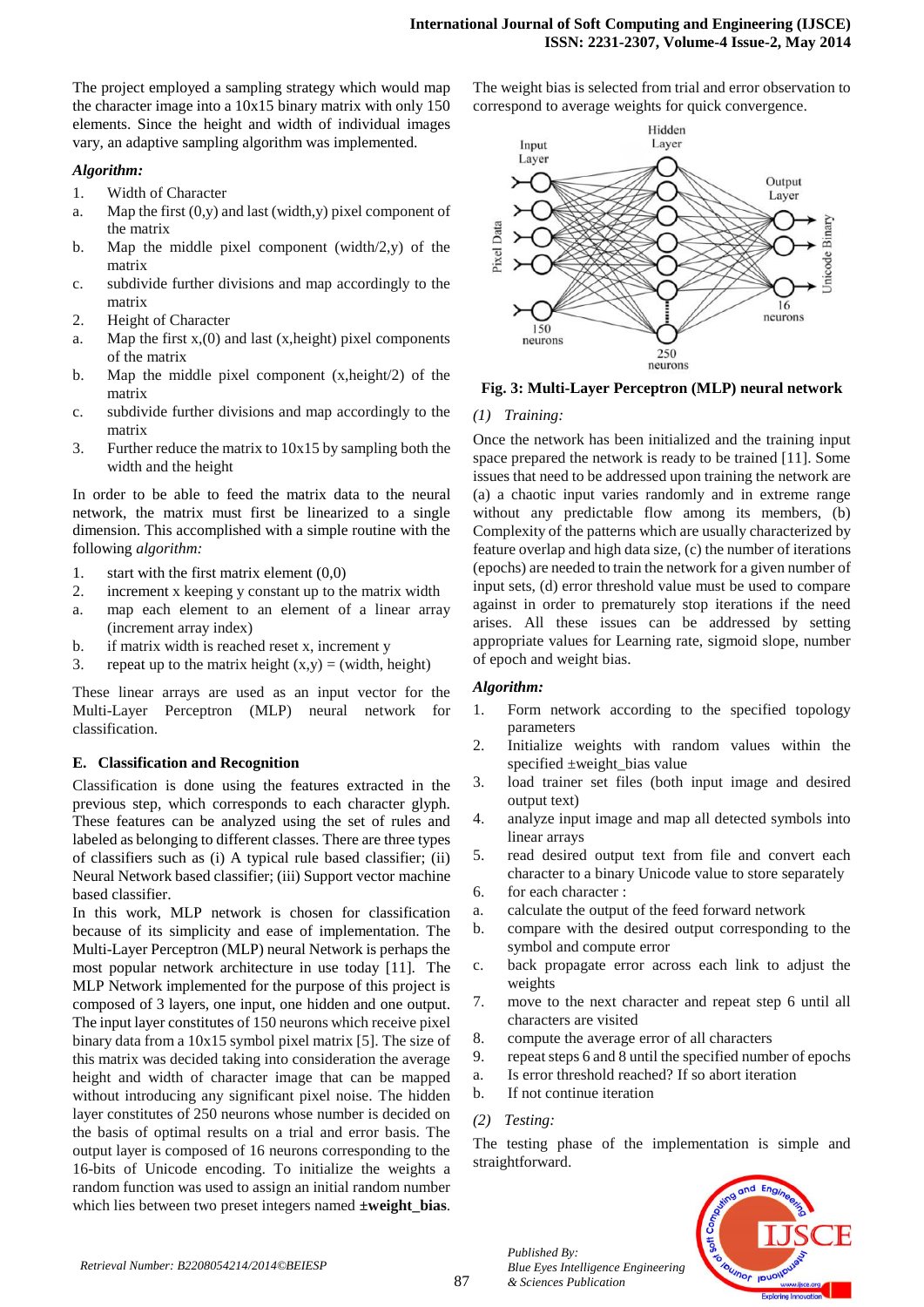Since the program is coded into modular parts the same routines that were used to load, analyze and compute network parameters of input vectors in the training phase can be reused in the testing phase as well.

## *Algorithm:*

- 1. load image file
- 2. analyze image for character lines
- 3. for each character line detect consecutive character symbols
- a. analyze and process symbol image to map into an input vector
- b. feed input vector to network and compute output
- c. convert the Unicode binary output to the corresponding character and render to a text box

# **F. Post-processing**

Post-processing stage is the final stage of the proposed recognition system [3]. It prints the corresponding recognized characters in the structured text form by calculating equivalent Unicode value using recognition index of the test samples.

## **IV. EXPERIMENT & RESULTS**

The OCR is implemented in Microsoft .NET using visual C#. The neural network has been trained and tested for a number of mizo fonts such as Arial, Tohoma, Cambria, and New Times Roman. The necessary steps involved preparing the sequence of input character images in a single image file (\*.bmp), typing the corresponding characters in a text file (\*.cts) and saving the two in the same folder (both must have the same file name except for their extensions). The application will provide a file opener dialog for the user to locate the \*.cts text file and will load the corresponding image file by itself [6]. A screen shot of the software is shown in Fig 4 below.



**Fig. 4: A screen shot of Mizo OCR software**

In this experiment, the MLP network is used with 3 layers having one input layer constitutes of 150 neurons which receive pixel binary data from a 10x15 symbol pixel matrix, one hidden layer constitutes of 250 neurons whose number is decided on the basis of optimal results on a trial & error basis and one output layer composed of 16 neurons corresponding to the 16-bits of Unicode encoding. The MLP network parameters are sets with Learning rate = 108-180, sigmoid slope  $= 0.014$ , weight bias  $= 30$  (determining trial and error), no of epochs = 400-700 (depending on the complexity of the fonts types), mean error threshold value  $= 0.0007$  (determined by trial and error).

The network has been trained and tested for four types of mizo fonts which are extensively used in Mizoram. It was observed the number of wrong characters and percentage error by variation of particular parameters keeping all other constant. The experimental results have been found as below:

# **A. Result for variation in number of epochs (iterations)**

No of characters  $= 77$ , Learning rate  $= 180$ ,

Sigmoid slope  $= 0.014$ 

| Mizo Font        | 400       |      | 700        |       |
|------------------|-----------|------|------------|-------|
| Type             | No of     | $\%$ | No of      | $\%$  |
|                  | wrong     | Erro | wrong      | Error |
|                  | character | r    | characters |       |
|                  | S         |      |            |       |
| Arial            |           |      |            | 1.30  |
| Tahoma           |           | 1.30 |            | 1.30  |
| Cambria          |           | 1.30 |            | 1.30  |
| <b>Times New</b> |           | 0    |            |       |
| Roman            |           |      |            |       |

## **B. Result for variation in number of Input characters**

No of epochs  $= 400$ , Learning rate  $= 180$ ,

Sigmoid slope  $= 0.014$ 

| Mizo Font        | 108       |      | 130        |      |
|------------------|-----------|------|------------|------|
| Type             | No of     | $\%$ | No of      | $\%$ |
|                  | wrong     | Erro | wrong      | Erro |
|                  | character | r    | characters | r    |
|                  | S         |      |            |      |
| Arial            |           |      |            |      |
| Tahoma           |           | 0.93 |            | 0.77 |
| Cambria          |           | 0.93 |            | 0.77 |
| <b>Times New</b> |           | 0    |            | 0.77 |
| Roman            |           |      |            |      |

# **C. Result for variation in learning rate parameter**

No of characters  $= 130$ , No of epochs  $= 500$ ,

Sigmoid slope  $= 0.014$ 

| Mizo Font        |           | 120  |            | 140  |  |
|------------------|-----------|------|------------|------|--|
| Type             | No of     | $\%$ | No of      | $\%$ |  |
|                  | wrong     | Erro | wrong      | Erro |  |
|                  | character | r    | characters | r    |  |
|                  | S         |      |            |      |  |
| Arial            |           |      | 2          | 1.43 |  |
| Tahoma           |           | 0.83 |            | 0.71 |  |
| Cambria          |           |      |            |      |  |
| <b>Times New</b> |           | 0.83 |            | 0.71 |  |
| Roman            |           |      |            |      |  |

Effect of changing various parameters is studied and the influence of each variation is as given below:

(1) Increasing the number of iterations has generally a positive proportionality relation to the performance of the network. However in certain cases further increasing the number of iteration has an adverse effect of introducing more number of wrong recognitions. This phenomenon is known as overlearning.



*Published By:*

*& Sciences Publication* 

*Blue Eyes Intelligence Engineering*